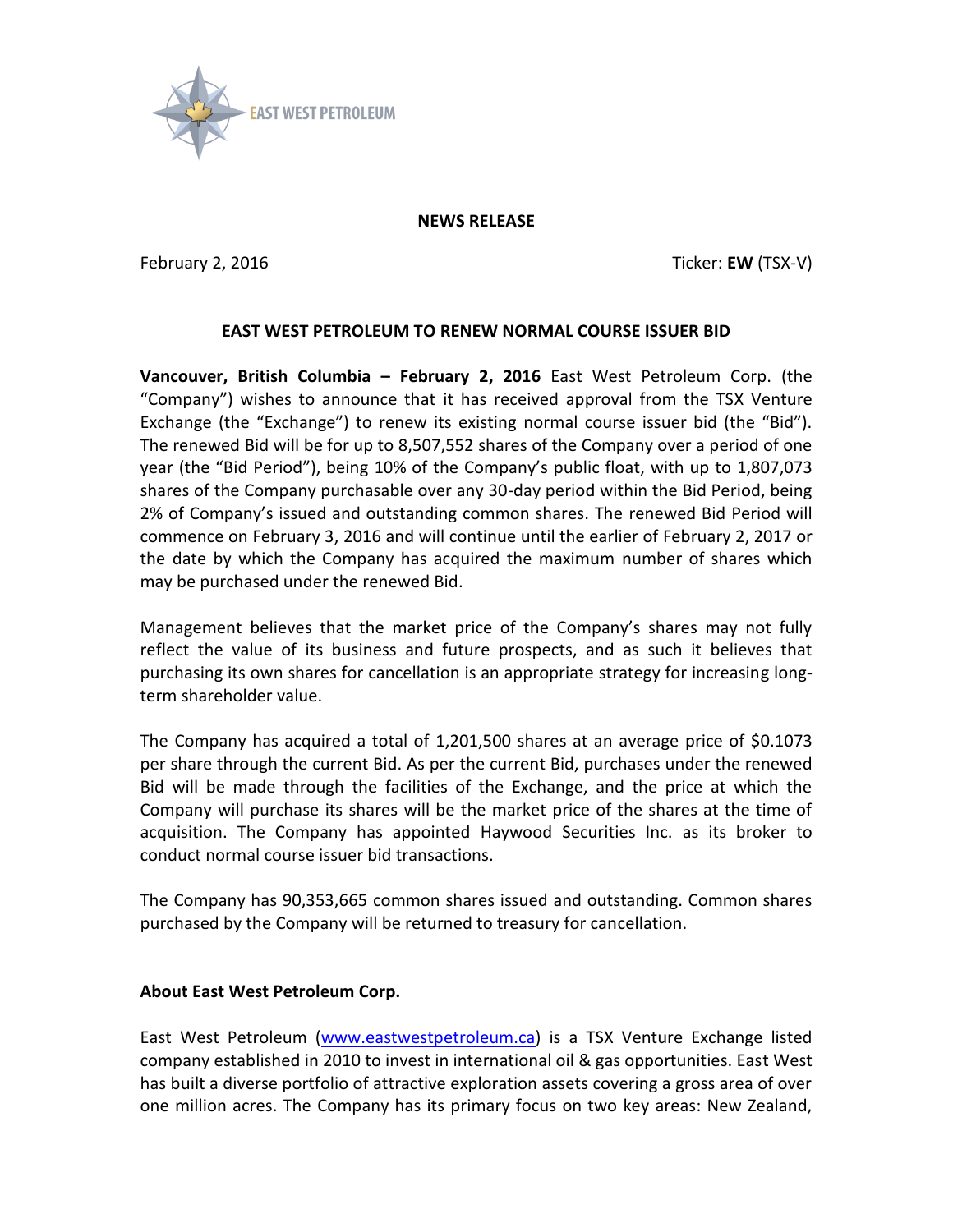where it has established production and cash flow and is evaluating a low risk exploration play, and Romania where it is fully carried on an upcoming high impact 12 well exploration program. In New Zealand, East West holds an interest in three exploration permits near to existing commercial production in the Taranaki Basin, operated by TAG Oil Ltd. (TSX: TAO). The Company also has interests in four exploration concessions covering 1,000,000 acres in the prolific Pannonian Basin of western Romania with Naftna Industrija Srbije ("NIS").

Forward-looking information is subject to known and unknown risks, uncertainties and other factors that may cause the Company's actual results, level of activity, performance or achievements to be materially different from those expressed or implied by such forward-looking information. Such factors include, but are not limited to: the ability to raise sufficient capital to fund exploration and development; the quantity of and future net revenues from the Company's reserves; oil and natural gas production levels; commodity prices, foreign currency exchange rates and interest rates; capital expenditure programs and other expenditures; supply and demand for oil and natural gas; schedules and timing of certain projects and the Company's strategy for growth; competitive conditions; the Company's future operating and financial results; and treatment under governmental and other regulatory regimes and tax, environmental and other laws.

Prospective Resources are those quantities of petroleum estimated, as of a given date, to be potentially recoverable from undiscovered accumulations by application of future development projects. Prospective resources have both an associated chance of discovery and a chance of development. Prospective Resources are further subdivided in accordance with the level of certainty associated with recoverable estimates assuming their discovery and development and may be subclassified based on project maturity. Best estimate resources are considered to be the best estimate of the quantity that will actually be recovered from the accumulation. If probabilistic methods are used, this term is a measure of central tendency of the uncertainty distribution (most likely/mode, P50/median, or arithmetic average/mean). As estimates, there is no certainty that any portion of the resources will be discovered. If discovered, there is no certainty that it will be commercially viable to produce any portion of the resources that the estimated reserves or resources will be recovered or produced.

BOEs may be misleading, particularly if used in isolation. A BOE conversion ratio of 6 mcf: 1bbl is based on an energy equivalency conversion method primarily applicable at the burner tip and does not represent a value equivalency at the wellhead.

This list is not exhaustive of the factors that may affect our forward-looking information. These and other factors should be considered carefully and readers should not place undue reliance on such forward-looking information. The Company disclaims any intention or obligation to update or revise forward-looking information, whether as a result of new information, future events or otherwise.